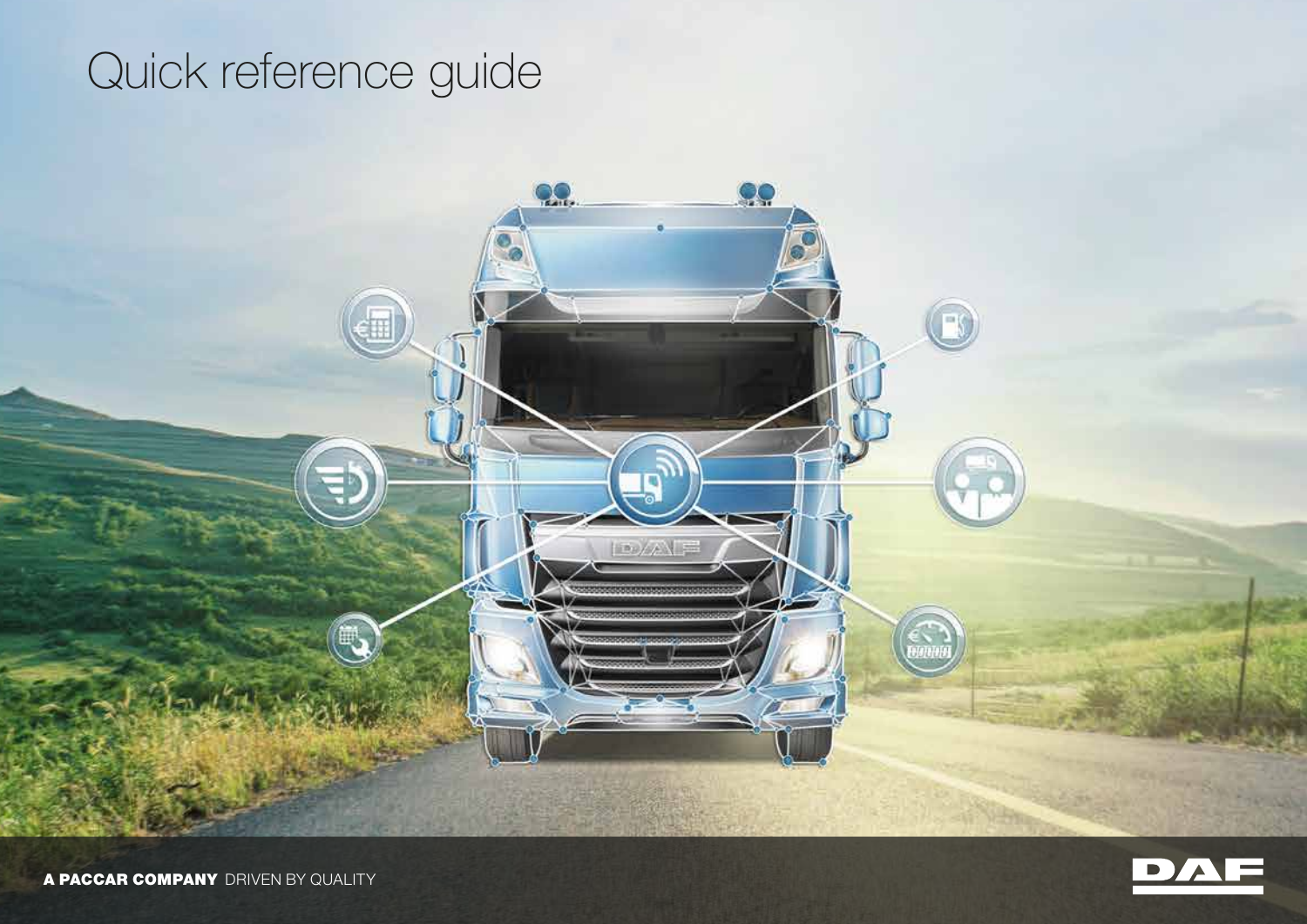# Introduction

### Welcome to DAF Connect!

### This Quick Reference Guide provides you as a new user of DAF CONNECT with quick and clear instructions how to use the main features.

Before getting started with DAF Connect you first need to receive an account. For registration purposes each customer is required to have one main account holder that needs to sign up using the Registration Webform available via your dealer. At the moment the dealer hands over your first vehicle with DAF Connect and activates the warranty, your account details will be sent to you by e-mail.

The Fleet Administrator has the ability to add new users via the Main Menu Admin and User Management in the DAF CONNECT Portal. More in-depth instructions are available on the Info-page, accessible through the Info Button on the DAF Connect Portal. The Info-Page is the starting point to answer your questions and to get support from DAF.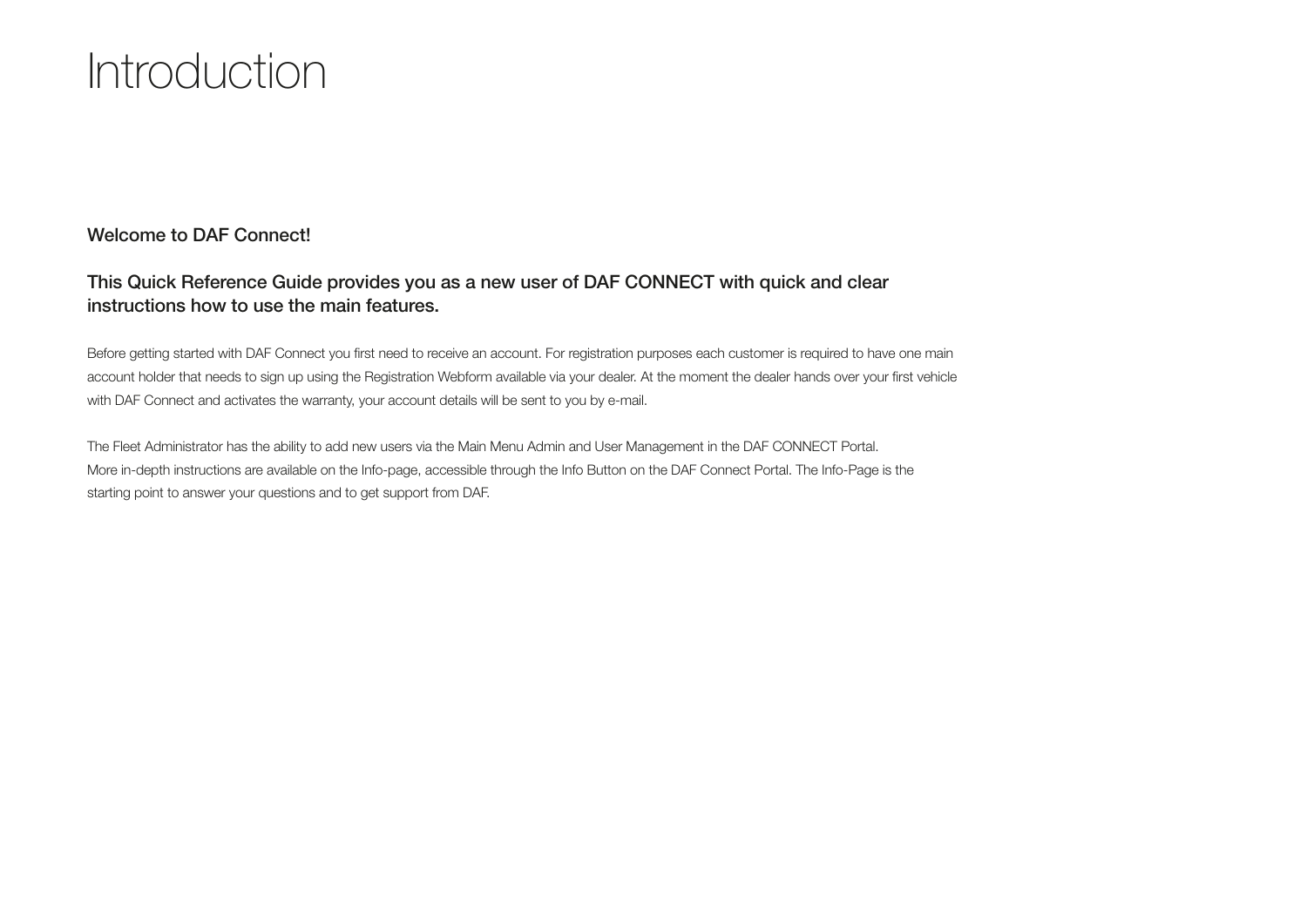# Dashboard: Quick personalised overview of fleet kpi's



#### **GENERAL**

upper  $\frac{1}{\mathbf{v}}$ upper # upper \* upper  $\frac{1}{v}$  $\boxed{\text{upper } \frac{1}{2}}$ upper : upper $\frac{1}{r}$ 

 $S$  AVE

**SAVE** 

**M M M** � **M M** 

1

**SAVE** 

2000 L 10 h 0 min

2

lower  $\frac{1}{r}$ lower  $\frac{1}{r}$ lower

- 1. Show or hide your pre-defined components by ticking or unticking the relevant check box
- 2. Set your targets by manually indicating the thresholds

#### FLEET KPI

- **3.** Define your thresholds  $(>$  or  $<$  than set target)
- 4. Select time-period (last 7 days, 30 days or 90 days)

#### TODAY LIVE VEHICLES

**3.** Define your thresholds  $(>$  or  $<$  than set target)

#### VEHICLE UTILISATION

3. Select time-period (7 days, 30 days or 90 days)

#### ALERTS LAST 24 HOURS

2. Chart overview of all alerts that occurred in the last 24 hours divided per type of alert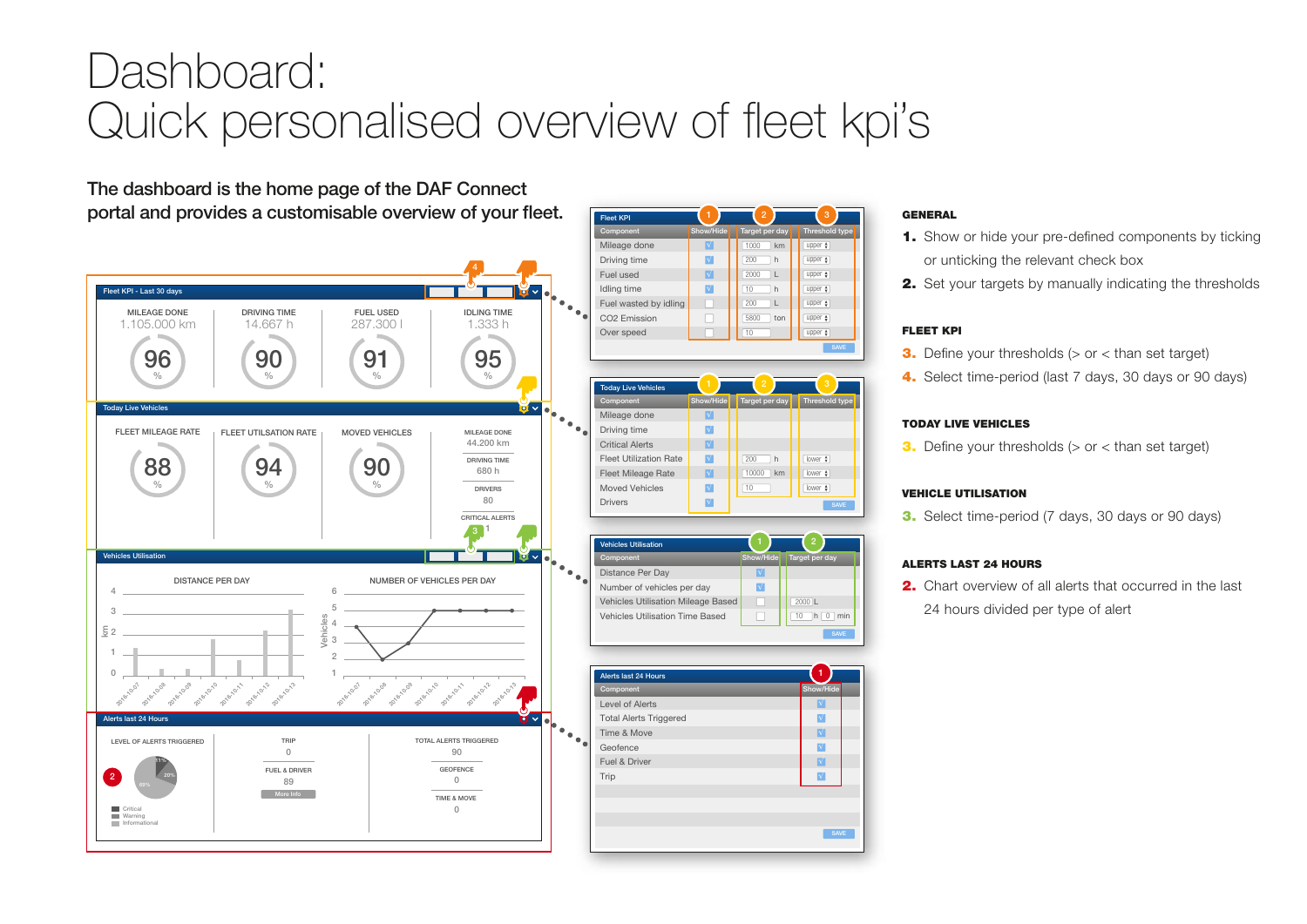# Live Fleet: Realtime insight in vehicle status & position

An overview of the current locations and trip details of all your trucks.



| Live Fleet & Messages<br>Search for places<br>$\overline{3}$<br>$\overline{2}$ |                              |  |                 |  |                            |  |  |
|--------------------------------------------------------------------------------|------------------------------|--|-----------------|--|----------------------------|--|--|
| User POIs                                                                      | <b>HERE POIS</b>             |  | <b>Map Mode</b> |  | <b>Trip representation</b> |  |  |
| dealers (9)<br>$\sqrt{}$                                                       | Hotel<br>$\sqrt{}$           |  | Map View<br>ν   |  | Snail track<br>V           |  |  |
| other (5)<br>$\sqrt{ }$                                                        | Parking<br>$\sqrt{}$         |  | Satellite       |  | Dotted track               |  |  |
| Polygon (0)                                                                    | <b>Petrol Station</b>        |  | Terrain         |  |                            |  |  |
| factory (1)                                                                    | Railway Station<br>$\sqrt{}$ |  |                 |  |                            |  |  |

#### LIVE FLEET & MESSAGES

- 1. Enter a location to search and zoom into
- 2. Show or hide any Point of Interest (POI) on the map by ticking or unticking the relevant check box
- 3. Switch view between map, satellite and terrain view
- 4. Switch between Snail and Dotted track (snail = continiuous  $line$ , dotted = arrows pointing in driving direction)



Entering Zone 12-ABC-3 3 days ago

Entering Zone 45-DEF-6 3 days ago

### SELECT VEHICLES

- 1. Make a selection of all your vehicles by filtering on:
- 1.1 Group 1.2 Vehicle type 1.3 Alert category 1.4 Alert level
- 1.5 Other filters 1.6 Filter: Enter search term
- 2. All vehicles belonging to the selected group are displayed on the map

#### ALL SELECTED VEHICLES

- 1. Select a specific truck to get more trip information and to see the latest trip of the truck plotted on the map
- 2. The vehicle colour depends on the alert raised on the vehicle during the current trip. The vehicle status is reset at the beginning of another trip.
- 3. There are 3 different vehicle statuses:
	- Driving Engine is on and vehicle is moving
	- Stopped Engine is off
	- Idling Engine is on and vehicle is not moving
- 4. The vehicles are coloured per alert level:
	- Yellow: Information alert raised for this vehicle
	- Orange: Warning alert raised for this vehicle
- Red: Critical alert raised for this vehicle

#### MESSAGES & ALERTS

- 1. Overview of all alerts that have been raised
- 2. Shortcut to logbook of all alerts
- 3. Definition of Event and Alert:

 An event is displayed when the alert conditions are partly met, an alert is shown if all the alert condtions are fulfilled.

 Example: A Fencing alert is defined for Entering zone with an additional filter 'Duration limit of 30 minutes'. An event is shown when the truck enters the zone. If the truck remains in the zone for > 30 min then an alert is displayed.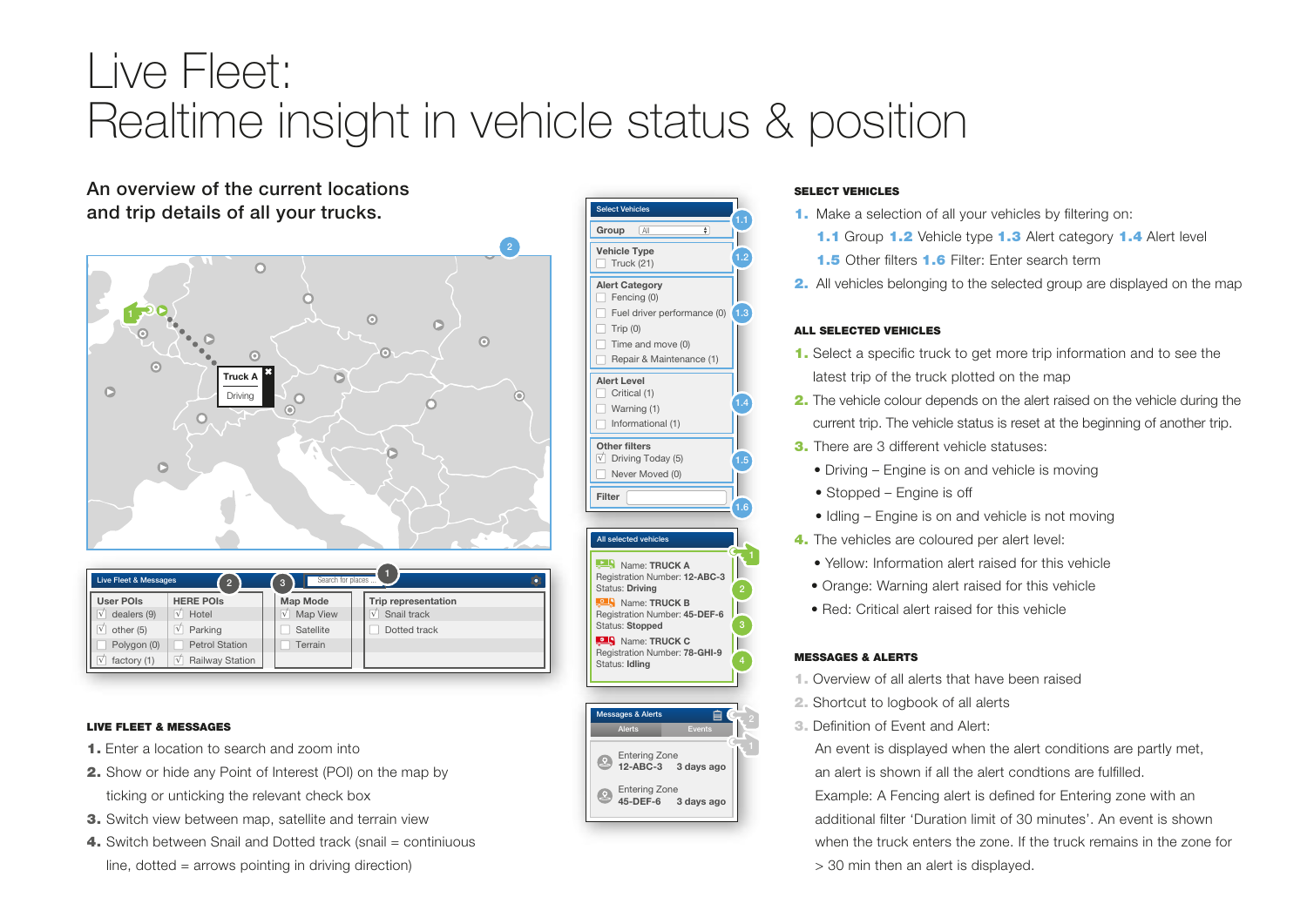# Fleet Fuel report: Detailed report on aggregated vehicle data

Vehicle and Driver data available in customisable report. The process of the property of the property  $R$  and  $R$  are port parameters

> 44.801 km **DISTANCE**

NUMBER OF TRIPS

01/10/2017 01/15/2017 01/11/2017

DISTANCE

12083.5 l FUEL CONSUMED

Time range From To

Group: All Vehicle: All Utilisation: All From: 01/10/2017 00:00 To: 01/11/2017 23:59

Vehicle **Consumption (I/100km)** 

gross weight comb (t)

17.93 29.478 1417.9 29.478 29.478

 $\left( -1\right)$ 

25.6 36.2 49.9 51.6

27l/100 km FUEL CONSUMPTION

FUEL CONSUMED

01/10/2017 01/15/2017 01/11/2017

FUEL CONSUMPTION

01/10/2017 01/15/2017

consumption<br>(l/100 km)

0.339 1.042 0.107 0.339 1.042 25.09 31.88 40. 25.09 31.88 4.39 0.00 0.004. 39  $0.00$ 

116.9 359.3 36.8 116.9 359.3

00:00  $|23:59$ 

Today Yesterday Last week Last month Last 3 months

104:06:07 IDLE DURATION

Values (1/00km)<br>
Values 1<br>
1 4 3 2 1

> 116.9 359.3 36.9 116.9 359.3

Search is limited to 3 months

2  $\sqrt{3}$ 

01/10/2017 11/11/2017

> $35.042$  to CO<sub>2</sub> EMISSION

> > duration

13.17 17.89 24.47 13.17 17.89

5

RESET SEARCH

12-ABC-3 45-DEF-6 78-GHI-9 10-JKL-1

 $\frac{1}{2}$  2

**Page size**  $\boxed{5 \div 6}$  Search in table Table data info

(km/h)

47.3 38.8 18.8 47.3 38.8

88.8 85.7 86.2 88.8 85.7

01/10/2017 01/15/2017 01/11/2017

Ranking

Details

AB123 CD456 EF789 GH012 IJ345

 $3<sup>-1</sup>$ 

Average (km/day)

81.9 87.4 11.1 74.2  $90.3$ 

Report parameters

Vehicle group

Vehicle

All

All

General

**Charts** 

 $200$ 8÷

Values (km) Values (number of trips) 80

Ĕ

5k 4k 3k 2k 1k

1070 NUMBER OF TRIPS

- 1. Select vehicle or driver (\*) report
- 2. Select specific vehicle or vehicle group for their report results
- **3.** Manually set time range or choose a pre-defined time range (\*) available in case Driver Privacy consent is enabled

#### GENERAL

SAVE

Number of trips Distance Fuel consumed Idle duration Fuel consumption CO2 emission

Number of trips Distance done Fuel consumed Fuel consumption Sum of CO2 emission Sum of idle duration

**M** Average distance per day **COMPONENT Average speed** 

Vehicle name Distance

Max speed Number of trips Average gross weight comb Fuel consumed

Column filter

� **V** 

� � **M** 

Column filter � �

Column filter �

� 4

- 1. Summary of your selected vehicle (group) and time range
- 2. Overview of your search results
- **3.** Show or hide specific topics by ticking or unticking the relevant check box

#### **CHARTS**

1. Show or hide specific Charts by ticking or unticking the relevant check box

#### DETAILS

- 1. Number of rows to display
- 2. Filter on any search term
- **3.** Select specific vehicle or driver to see the detailed information
- 4. Show or hide specific topics by ticking or unticking the relevant check box
- **5.** Export data to Microsoft Excel by clicking the export button

#### RANKING

1. Compare your vehicles based on their fuel consumption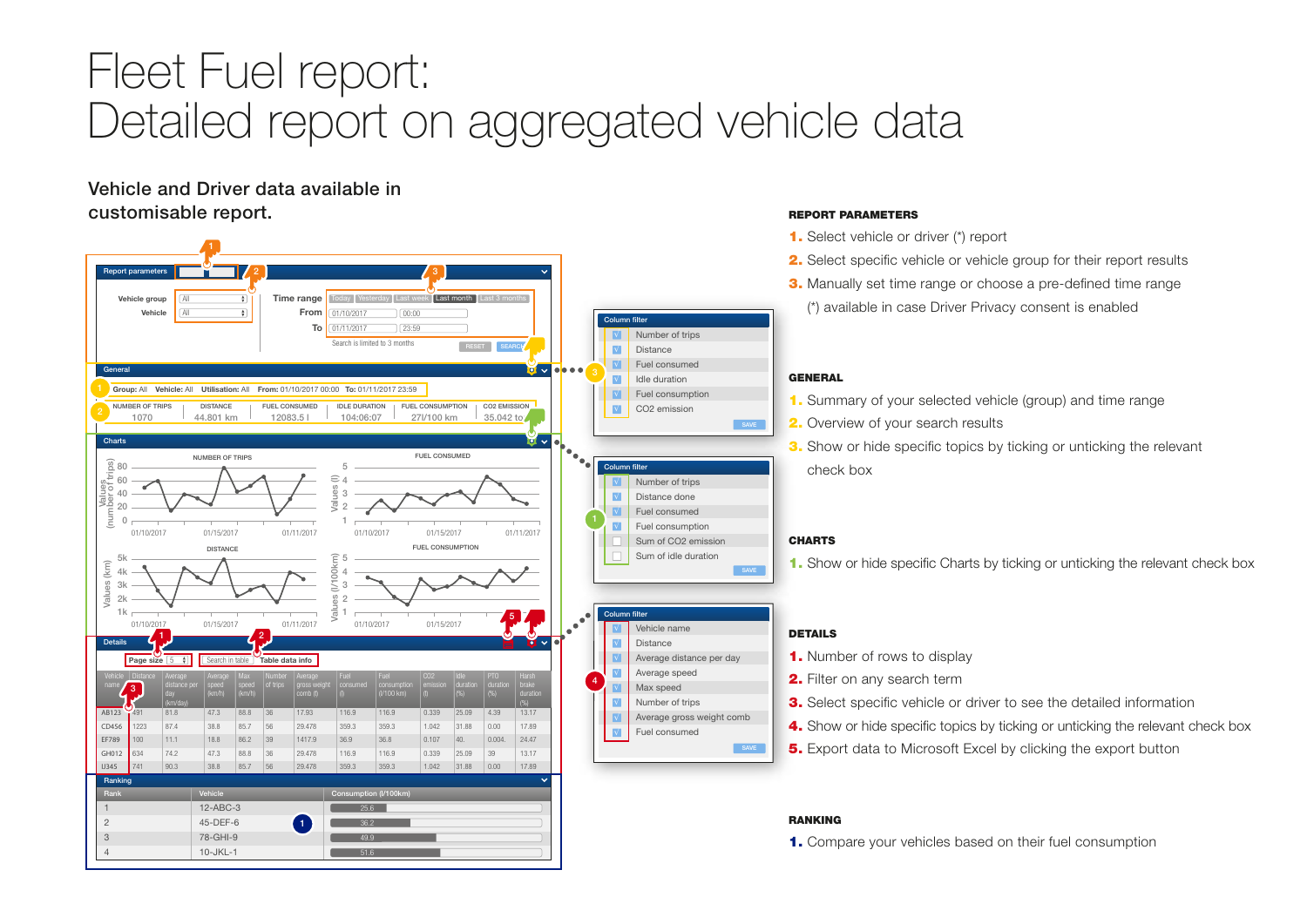# Report schedule: Receive reports by e-mail

Send automated reports directly to your e-mail account.

#### PARAMETERS

- 1. Select the report type
- 2. Select a specific vehicle group or vehicle
- **3.** Specify the frequency of receiving the selected report (daily, weekly, biweekly or monthly) starting from
	- Next day (Daily)
	- Monday coming week (Weekly)
	- Monday first biweek (Biweekly)
	- First of next month (Monthly)



#### SCHEDULED REPORTS

- 1. Number of scheduled reports per page
- 2. Filter on any search term
- **3.** Show or hide specific topics by ticking or unticking the relevant check box
- 4. Disable, edit or delete a specific scheduled report by clicking the relevant button
- 5. The columns can be sorted by clicking on the column name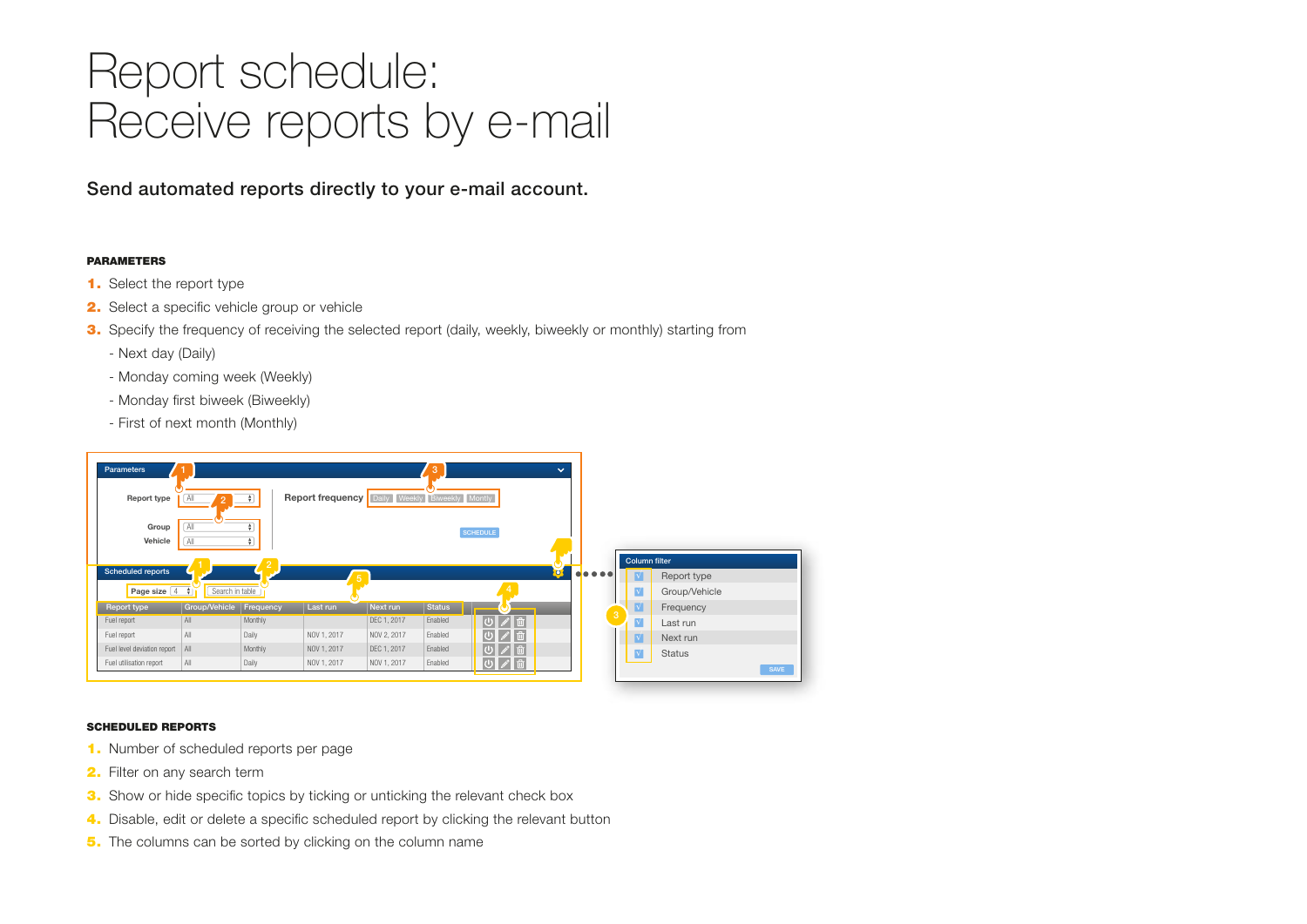## Alerts: Get notified about significant events

Set alerts on vehicles that you want to be informed about with your own specific thresholds.

#### SEARCH FILTERS

- 1. Make a selection of all your existing alerts by filtering on:
	- 1.1 Category (e.g. Fuel & Driver performance)
	- 1.2 Alert Type only selectable if at 1.1 a category is selected (e.g. Excessive Average Speed)
	- 1.3 A specific vehicle group or vehicle
	- **1.4** Status (Active or Suspended)

| 1.1<br>Search filters<br>All<br>Category<br>Type<br>All | ÷<br>1.2<br>÷             | Selected group/vehicle<br><b>Selected status</b> | 1.3<br>All<br>All | ÷<br>.4<br>٨.<br>۰. | $\checkmark$<br><b>FILTER LIST</b><br><b>RESET FILTERS</b> |
|---------------------------------------------------------|---------------------------|--------------------------------------------------|-------------------|---------------------|------------------------------------------------------------|
| My alert(s)<br>Page size 4<br>$\ddot{\bullet}$          | Search in table           |                                                  |                   |                     | ADD NEW ALERT                                              |
| Name                                                    | Category                  | Alert type                                       | <b>Threshold</b>  | Group/vehicle       | <b>Status</b><br>ο                                         |
| Area Frankfurt                                          | Fencing                   | <b>Entering Zone</b>                             |                   | Default Base        | 面<br>Ē<br>Active<br>×.                                     |
| Movement in Weekend                                     | з                         | Excessive distance done                          | 600 km            |                     | 面<br>Ē<br>Active                                           |
| Leaves Belgium                                          | Fencing                   | Exiting site                                     |                   | <b>Distribution</b> | 俞<br>Ē<br>Suspended                                        |
| More than 3 minutes idling                              | Fuel & driver performance | Excessive idle - trip                            | 200 s             | Fleet 123           | 面<br>Active<br>凬                                           |

#### MY ALERTS

- 1. Number of rows to display
- 2. Filter on any search term
- 3. Click the alert for more detailed information or to edit or to activate/suspend the alert
- 4. Duplicate, share/unshare or delete a specific alert by clicking the relevant button

#### ADD NEW ALERT

- 1. Create new alerts for yourself and your colleagues by clicking the "Add new alert" button
	- The alerts are registered in a Logbook (see Live Fleet menu) and can be sent by e-mail or SMS
- **2.** For more information concerning the creation of a new alert visit the Information page to view the "How to Movies" for in-depth instructions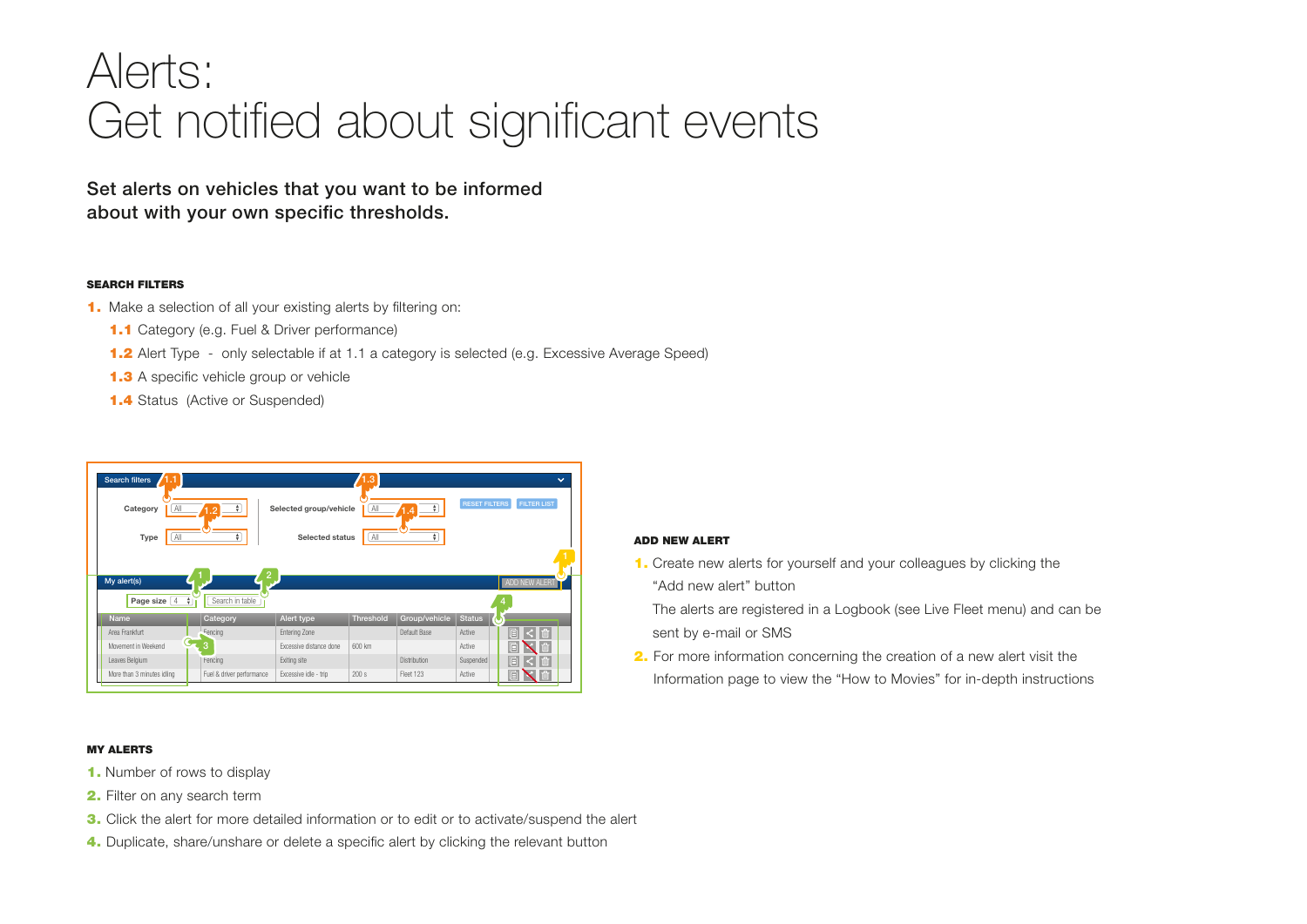# Alert Notification

### Select notification method.

#### CREATE NOTIFICATION:

- 1. Configure the frequency and the validity period of the notification
- 2. Define a notifcation label and click the Add button
	- 2.1 Select a mode how the notification will be sent: by e-mail or SMS
	- 2.2 Depending on the selected mode enter an e-mail address or a phone number
	- 2.3 Change the e-mail subject/description or SMS text message

Multiple notifications per alert are possible

| Create a new alert<br>Cancel                                                                                                      | <b>Create Notification</b>                                                                                                                                                                     |
|-----------------------------------------------------------------------------------------------------------------------------------|------------------------------------------------------------------------------------------------------------------------------------------------------------------------------------------------|
| <b>O</b> STEP 1 PROPERTIES <b>O</b> STEP 2 NOTIFICATIONS <b>4</b> STEP 4 ACTIVATE                                                 | Frequency<br>Each Time                                                                                                                                                                         |
| Summary                                                                                                                           | 1 <sup>o</sup><br>Validity<br>Always                                                                                                                                                           |
| Category: Fencing Alert type: Exiting corridore - Real time Validity period: Always<br>Vehicles: default Base<br>Name: Alert name |                                                                                                                                                                                                |
| Notifications                                                                                                                     | Recipients                                                                                                                                                                                     |
| . <b>.</b> .<br>.<br>Add a notification                                                                                           | SB)<br>2 D Recipients Label : Alert group A                                                                                                                                                    |
| <b>Notification limits</b>                                                                                                        |                                                                                                                                                                                                |
| <b>PREVIOUS STEP</b><br>NEXT STEP                                                                                                 | Alert group A:<br>Alert group A:<br>Email Address <sup>*</sup><br>Phone Number*<br>SMS<br>Email<br>2.2, 31123456789<br>22<br>name@test.com                                                     |
|                                                                                                                                   | Send Message(S):<br>Send Message(S):                                                                                                                                                           |
|                                                                                                                                   | SMS text:<br>Average speed is above threshold<br>Mail Subject:<br>name@test.com<br>2.3 <sup>2</sup><br>Mail Subject Description<br>Mail Subject Description : Average speed is above threshold |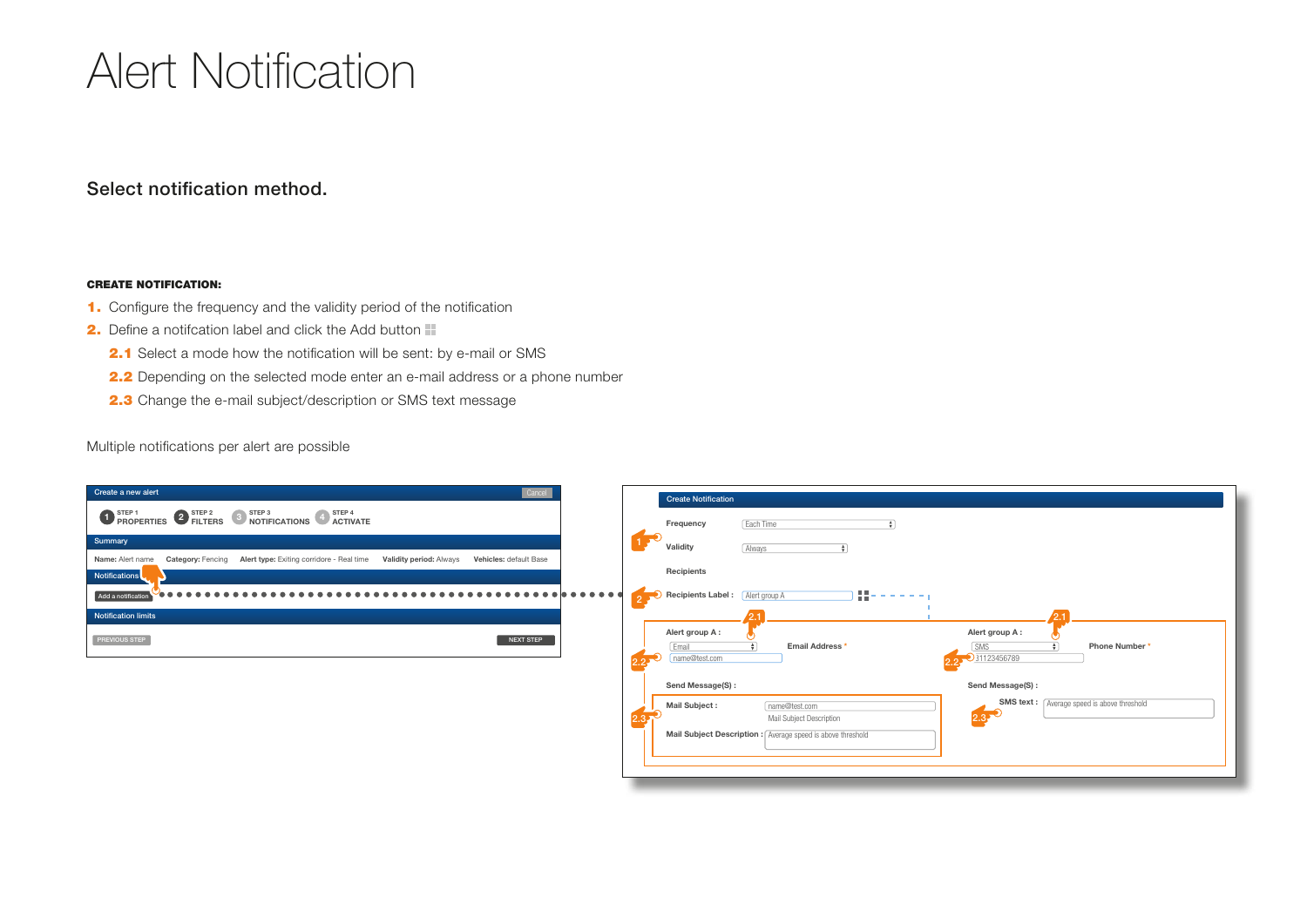# User Management

Manage and create new users for your company.

| User management           |                 |             |            | ADD NEW USER                                |
|---------------------------|-----------------|-------------|------------|---------------------------------------------|
| User management           |                 |             |            |                                             |
| <b>Filters</b>            |                 |             |            | $\checkmark$                                |
| Name                      | $\overline{2}$  |             |            |                                             |
|                           | 3               |             |            |                                             |
| All<br>Group              | 4               |             | ÷          |                                             |
| <b>Subscribers</b><br>All |                 |             | ÷          | Include users with 'All subscribers' rights |
| All<br>Role               |                 |             | ÷          | <b>FILTER LIST</b><br><b>RESET FILTERS</b>  |
| <b>Users</b><br>Show      |                 |             |            | 3                                           |
| $10 \div$<br>Name         | E-mail          | Role        | User group | <b>Actions</b>                              |
| Name A                    | name.A@test.com | Fleet exec  | Group 1    | 面                                           |
| Name B                    | name.B@test.com | Fleet admin | Group 2    | 面                                           |
| Name C <b>G</b>           | name.C@test.com | Dispatcher  | Group 3    | für                                         |
| Name D                    | name.D@test.com | Driver      | Group 4    | Ō                                           |
| Name F                    | name.F@test.com | Fleet exec  | Group 1    | Ō                                           |
| Name F                    | name.F@test.com | Fleet admin | Group 2    | Ō                                           |
| Name G                    | name.G@test.com | Dispatcher  | Group 3    | 茴<br>面                                      |

| Create a new user                                  | (1.1)                                              |   | (1.2                                          | (1.3                        |   |
|----------------------------------------------------|----------------------------------------------------|---|-----------------------------------------------|-----------------------------|---|
| STEP <sub>1</sub><br><b>ENTER USER INFORMATION</b> | STEP <sub>2</sub><br><b>SELECT ROLE</b>            |   | STEP <sub>3</sub><br><b>SELECT USER GROUP</b> | STEP 4<br><b>VALIDATION</b> |   |
| <b>Account information</b>                         |                                                    |   |                                               |                             |   |
| Login email: *                                     | myemail@company.com                                |   |                                               |                             |   |
|                                                    | <b>Salutation:</b> $*$ $\bigcirc$ Mr $\bigcirc$ Ms |   |                                               |                             |   |
| First name: *                                      | First name                                         |   |                                               |                             |   |
| Last name: *                                       | Last name                                          |   |                                               |                             |   |
| Birth date:                                        | wyv-mm-dd                                          |   |                                               |                             |   |
| Service Subscriber :                               | Subscriber A                                       |   |                                               |                             |   |
| <b>Preferences</b>                                 | 2                                                  |   |                                               |                             |   |
|                                                    |                                                    |   |                                               |                             |   |
| Language:*                                         | Select a language                                  | ٠ | Vehicle Display (default) :                   | Name                        | ٠ |
| Time zone:*                                        | Select or type the name of your timezone v         |   |                                               |                             |   |
| Units:*                                            | Select a unit system                               | ÷ |                                               |                             |   |
| Currency: *                                        | Select a currency                                  | ÷ |                                               |                             |   |
|                                                    | Date format: *<br>Select a date format             | ÷ |                                               |                             |   |

#### FILTERS

- 1. Enter a specific name / part of a name
- 2. Select a user group
- 3. Select a specific subscriber
- 4. Select a specific role

#### USERS

 $\bullet$  $^{\circ}$ 

- 1. Number of users to display
- **2.** For more detailed information select a specific user by clicking the user name
- 3. Delete user

#### ADD NEW USER

1. Create new users by clicking the "add new user" button

#### ENTER NEW USER INFORMATION

- 1. Fill in account information (e-mail address etc.)
- 2. Set preferences (language, time-zone, unit, currency, date format, vehicle display)

#### NEXT STEPS TO CREATE USER

- 1.1 Select the role of the new user
- 1.2. Select the user group the new user will have access to
- **1.3.** Verify the input of user information, role selection and user group selection